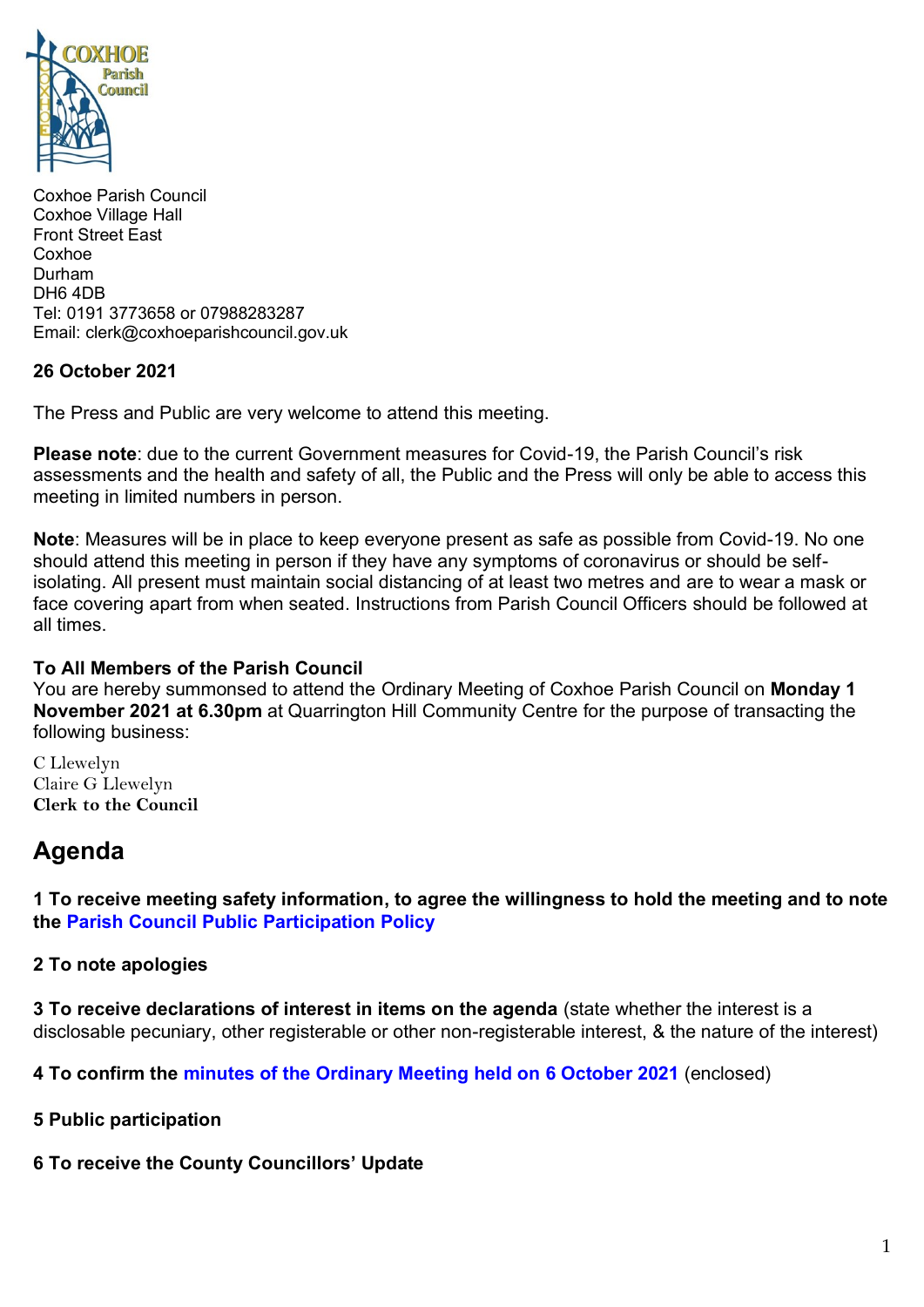## **7 To receive Councillors' reports of attendance at meetings and events on behalf of the Parish Council**

## **8 To receive Committee minutes** (enclosed)

a) to receive the draft minutes of the Youth Strategy Group Committee on 16 September 2021 b) to receive the draft minutes of the Events, Environment and Finance Committee meeting held on 16 September 2021

## **9 To consider activity in relation to Councillor Vacancies** (report enclosed)

a) To agree that co-option will be undertaken for the vacancy in Quarrington Hill Ward

b) to agree activity in relation to the Notice of Vacancy in Coxhoe Ward

## **10 To consider financial matters** (reports enclosed)

- a) Finance Report, Bank Reconciliation and Payment Schedule
- b) Employer costs for October 2021
- c) Budget 2021 to 2022
- d) Reserves Policy and process for setting budget and precept for 2022 to 23

### **11 Clerk's Report** (enclosed)

- a) To consider Matters raised by residents
- b) Training
- c) Insurance
- d) Coxhoe Cares
- e) To note activity undertaken and the Clerk's priorities

### **12 To agree Parish Council policies** (report to follow)

To consider the adoption of a Memorial Tree Planting Policy

### **13 To note Parish Council Youth Provision Report** (enclosed)

### **14 Planning, Correspondence and Consultations Report** (enclosed)

a) To consider planning applications

1. [DM/21/03270/AD](https://publicaccess.durham.gov.uk/online-applications/simpleSearchResults.do?action=firstPage) Land To The Rear Of Delamere And Lamorna Station Road West Coxhoe DH6 4AS

2. To consider any planning applications received after the agenda was issued to be dealt with by the Clerk using delegated authority

b) To note approved, withdrawn and refused decisions

- c) To consider correspondence
- 1. Durham County Council Physical Activity Strategy
- 2. Durham County Council Leisure Transformation Consultation
- d) To note bulletins

e) To consider a response to consultations including licensing applications

1. To consider a response to a Department of Transport Draft Order to stop up a section of road by 23 Coronation Terrace, Coxhoe